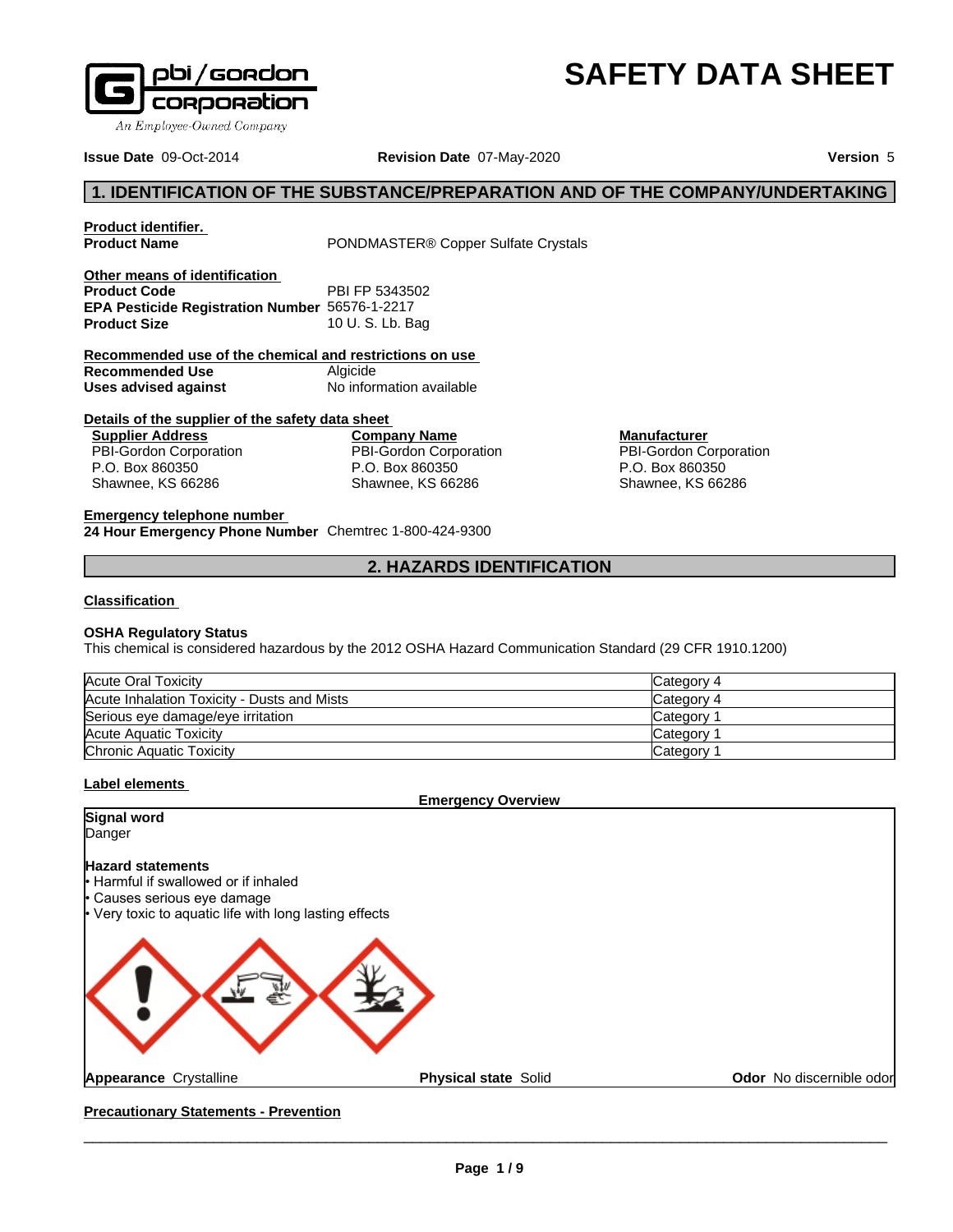Wash face, hands and any exposed skin thoroughly after handling Do not eat, drink or smoke when using this product Avoid breathing dust/fume/gas/mist/vapors/spray Use only outdoors or in a well-ventilated area Wear eye protection/ face protection

# **Precautionary Statements - Response**

IF IN EYES: Rinse cautiously with water for several minutes. Remove contact lenses, if present and easy to do. Continue rinsing Immediately call a POISON CENTER or doctor IF INHALED: Remove person to fresh air and keep comfortable for breathing Call a POISON CENTER or doctor if you feel unwell IF SWALLOWED: Call a POISON CENTER or doctor if you feel unwell Rinse mouth

#### **Precautionary Statements - Disposal**

Dispose of contents/container to an approved waste disposal plant

#### **Hazards not otherwise classified (HNOC)**

Have the product label with you when calling a poison control center or doctor or going in for treatment. You may also contact 1-877-800-5556 for emergency medical treatment advice.

#### **Other information**

Not applicable.

# **3. COMPOSITION/INFORMATION ON INGREDIENTS**

#### **Substance**

Not applicable.

#### **Mixture**

| name<br>________                           | Νr                                   | - -                       |
|--------------------------------------------|--------------------------------------|---------------------------|
| $\cdots$<br>`∩nnar<br>drate<br>атє<br>ັບບບ | $- - - -$<br>$\sim$<br>- -<br>$\sim$ | $\ddot{\phantom{m}}$<br>ັ |

\* The exact percentage (concentration) of composition has been withheld as a trade secret.

### **4. FIRST AID MEASURES**

### **Description of first aid measures**

| <b>General advice</b>                                       | If symptoms persist, call a physician. Show this safety data sheet to the doctor in<br>attendance.                                                                                                                     |
|-------------------------------------------------------------|------------------------------------------------------------------------------------------------------------------------------------------------------------------------------------------------------------------------|
| Eye contact                                                 | Rinse immediately with plenty of water, also under the eyelids, for at least 15 minutes.<br>Remove contact lenses, if present and easy to do. Continue rinsing. Keep eye wide open<br>while rinsing. Call a physician. |
| <b>Skin contact</b>                                         | Wash off immediately with soap and plenty of water for at least 15 minutes. Get medical<br>attention if irritation develops and persists.                                                                              |
| <b>Inhalation</b>                                           | Remove to fresh air. Get medical attention immediately if symptoms occur.                                                                                                                                              |
| Ingestion                                                   | Do NOT induce vomiting. Clean mouth with water and drink afterwards plenty of water.<br>Never give anything by mouth to an unconscious person. Call a physician.                                                       |
| Self-protection of the first aider                          | Avoid contact with skin, eyes or clothing. Wear personal protective clothing (see section 8).                                                                                                                          |
| Most important symptoms and effects, both acute and delayed |                                                                                                                                                                                                                        |
| <b>Symptoms</b>                                             | No information available                                                                                                                                                                                               |
|                                                             | Indication of any immediate medical attention and special treatment needed                                                                                                                                             |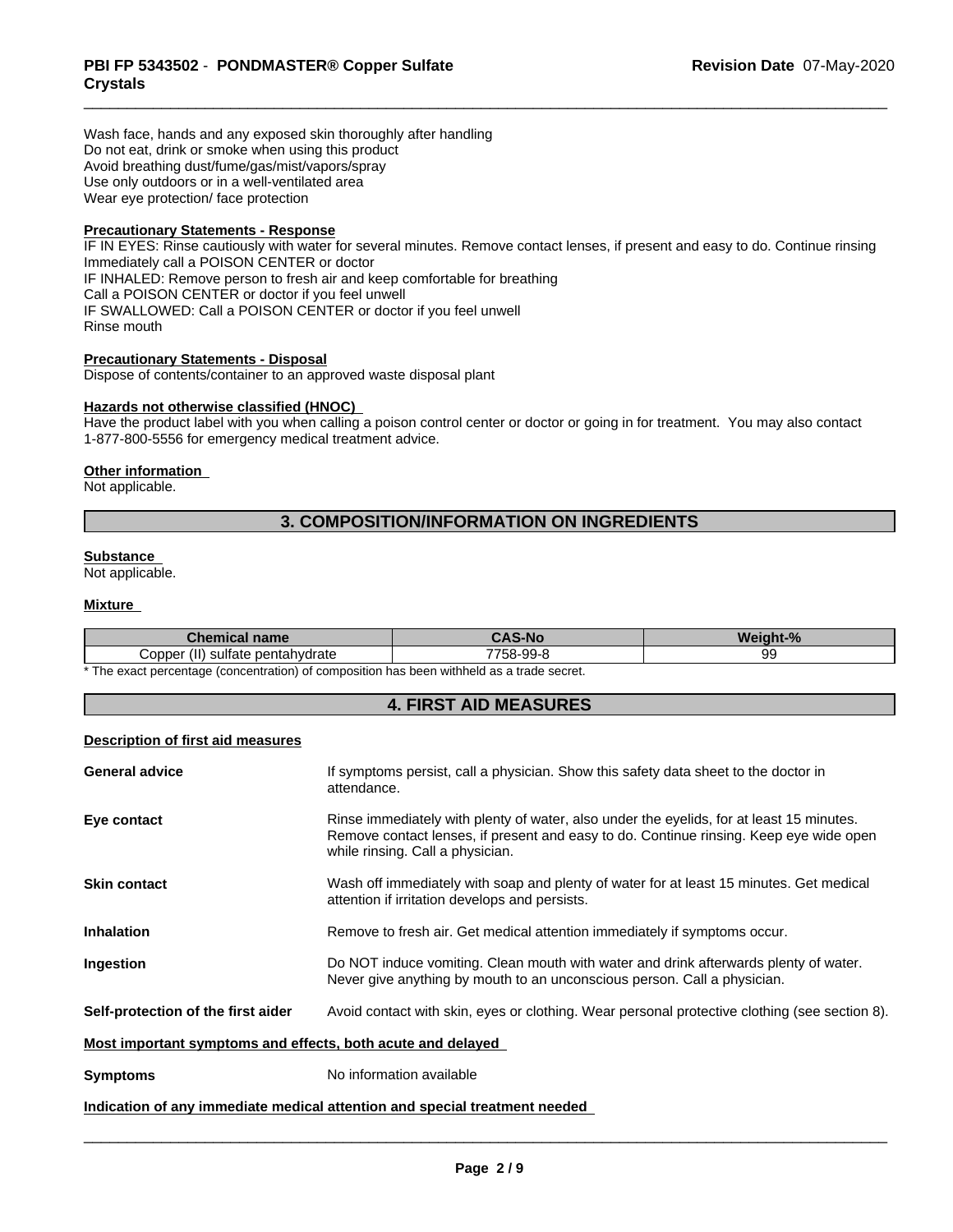| Note to physicians                                                                                 | Treat symptomatically. Probable mucosal damage may contraindicate the use of gastric<br>lavage.                                                                                                                                                                                                                                                                                                           |  |
|----------------------------------------------------------------------------------------------------|-----------------------------------------------------------------------------------------------------------------------------------------------------------------------------------------------------------------------------------------------------------------------------------------------------------------------------------------------------------------------------------------------------------|--|
|                                                                                                    | <b>5. FIRE-FIGHTING MEASURES</b>                                                                                                                                                                                                                                                                                                                                                                          |  |
| <b>Suitable Extinguishing Media</b>                                                                | Dry chemical. Carbon dioxide (CO2). Water spray. Alcohol resistant foam.                                                                                                                                                                                                                                                                                                                                  |  |
| Unsuitable extinguishing media                                                                     | No information available.                                                                                                                                                                                                                                                                                                                                                                                 |  |
| Specific hazards arising from the<br>chemical                                                      | In the event of fire and/or explosion do not breathe fumes. Thermal decomposition can lead<br>to release of irritating and toxic gases and vapors.                                                                                                                                                                                                                                                        |  |
| <b>Explosion data</b><br>Sensitivity to mechanical impact None.<br>Sensitivity to static discharge | None.                                                                                                                                                                                                                                                                                                                                                                                                     |  |
| Special protective equipment for<br>fire-fighters                                                  | As in any fire, wear self-contained breathing apparatus pressure-demand, MSHA/NIOSH<br>(approved or equivalent) and full protective gear.                                                                                                                                                                                                                                                                 |  |
|                                                                                                    | <b>6. ACCIDENTAL RELEASE MEASURES</b>                                                                                                                                                                                                                                                                                                                                                                     |  |
|                                                                                                    | Personal precautions, protective equipment and emergency procedures                                                                                                                                                                                                                                                                                                                                       |  |
| <b>Personal precautions</b>                                                                        | Avoid contact with skin, eyes or clothing. Use personal protective equipment as required.                                                                                                                                                                                                                                                                                                                 |  |
| <b>Environmental precautions</b>                                                                   |                                                                                                                                                                                                                                                                                                                                                                                                           |  |
| <b>Environmental precautions</b>                                                                   | Prevent entry into waterways, sewers, basements or confined areas Do not flush into<br>surface water or sanitary sewer system Prevent further leakage or spillage if safe to do so<br>Prevent product from entering drains See Section 12 for additional ecological information<br>Avoid release to the environment Collect spillage Dispose of contents/container to an<br>approved waste disposal plant |  |
| <b>Other information</b>                                                                           | Refer to protective measures listed in Sections 7 and 8.                                                                                                                                                                                                                                                                                                                                                  |  |
| Methods and material for containment and cleaning up                                               |                                                                                                                                                                                                                                                                                                                                                                                                           |  |
| <b>Methods for containment</b>                                                                     | Prevent further leakage or spillage if safe to do so.                                                                                                                                                                                                                                                                                                                                                     |  |
| Methods for cleaning up                                                                            | Use personal protective equipment as required. Cover powder spill with plastic sheet or tarp<br>to minimize spreading and keep powder dry. Take up mechanically, placing in appropriate                                                                                                                                                                                                                   |  |
|                                                                                                    | containers for disposal. Clean contaminated surface thoroughly.                                                                                                                                                                                                                                                                                                                                           |  |

**Advice on safe handling** Handle in accordance with good industrial hygiene and safety practice. Avoid contact with skin, eyes or clothing. Do not eat, drink or smoke when using this product.

## **Conditions for safe storage, including any incompatibilities**

**Storage Conditions** Keep containers tightly closed in a dry, cool and well-ventilated place. Keep out of the reach of children. Keep in properly labeled containers.

# **8. EXPOSURE CONTROLS/PERSONAL PROTECTION**

#### **Control parameters**

#### **Exposure Limits**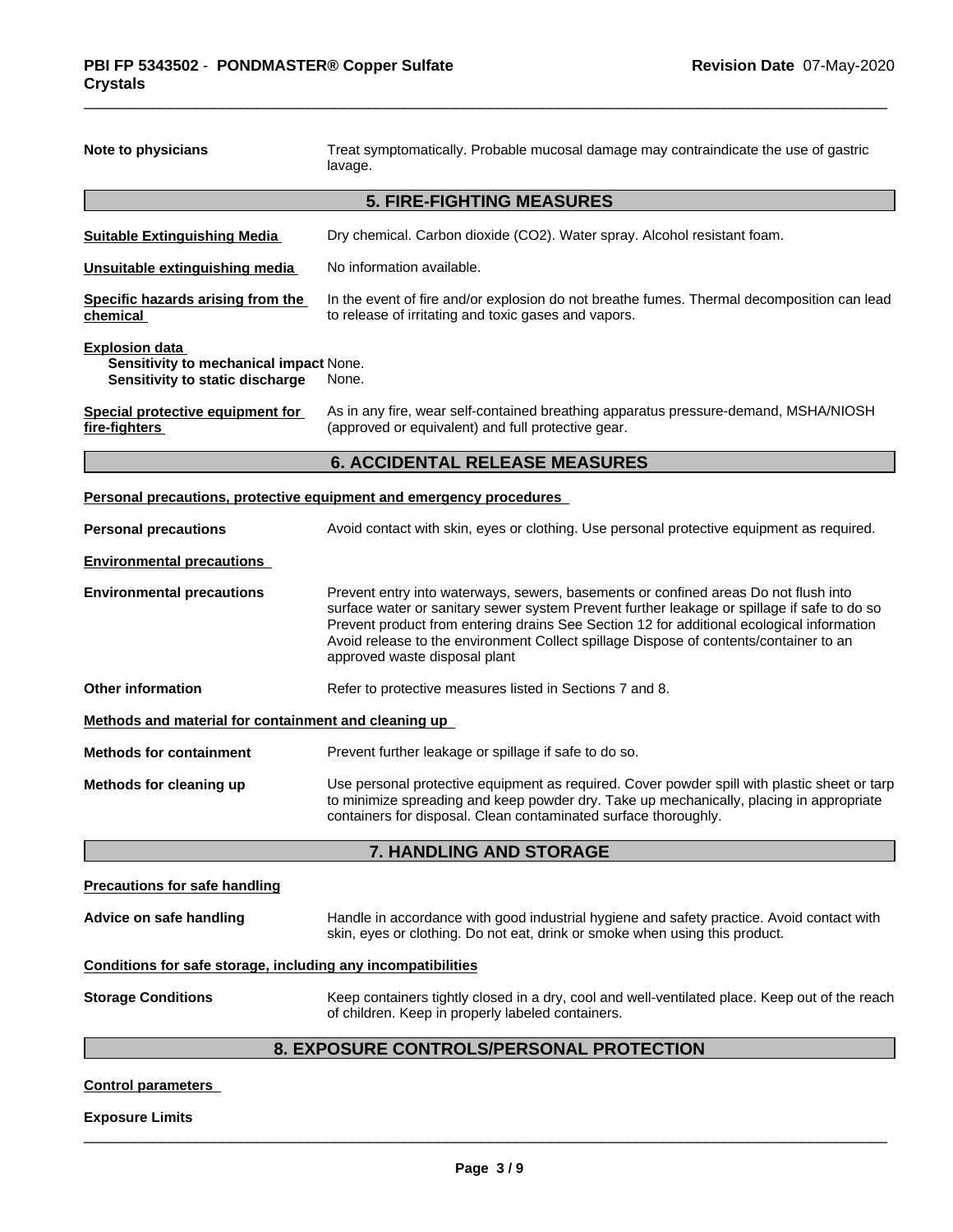| <b>Chemical name</b>                 |                                       |                  |                 |                                                  |
|--------------------------------------|---------------------------------------|------------------|-----------------|--------------------------------------------------|
|                                      |                                       | <b>ACGIH TLV</b> | <b>OSHA PEL</b> | <b>NIOSH IDLH</b>                                |
| 1 ma/m <sup>3</sup> Cu dust and mist | Copper (II)<br>) sulfate pentahydrate | TWA: 1           |                 | I IDLH: 100 mg/m <sup>3</sup> Cu dust and mist I |
| TWA.<br>7758-99-8                    |                                       |                  |                 | 1 ma/m <sup>3</sup> Cu dust and mist             |

#### **Appropriate engineering controls**

| <b>Engineering controls</b>           | Showers<br>Eyewash stations<br>Ventilation systems.                                                                                                                                                                                                                                                                              |  |
|---------------------------------------|----------------------------------------------------------------------------------------------------------------------------------------------------------------------------------------------------------------------------------------------------------------------------------------------------------------------------------|--|
|                                       | Individual protection measures, such as personal protective equipment                                                                                                                                                                                                                                                            |  |
| <b>Eye/face protection</b>            | Tight sealing safety goggles.                                                                                                                                                                                                                                                                                                    |  |
| <b>Hand protection</b>                | Chemical resistant gloves.                                                                                                                                                                                                                                                                                                       |  |
| Skin and body protection              | Wear long-sleeved shirt, long pants, socks and shoes.                                                                                                                                                                                                                                                                            |  |
| <b>Respiratory protection</b>         | If exposure limits are exceeded or irritation is experienced, NIOSH/MSHA approved<br>respiratory protection should be worn. Positive-pressure supplied air respirators may be<br>required for high airborne contaminant concentrations. Respiratory protection must be<br>provided in accordance with current local regulations. |  |
| <b>General hygiene considerations</b> | Avoid contact with skin, eyes or clothing. Wear suitable gloves and eye/face protection. Do<br>not eat, drink or smoke when using this product.                                                                                                                                                                                  |  |

# **9. PHYSICAL AND CHEMICAL PROPERTIES**

#### **Information on basic physical and chemical properties**

| <b>Physical state</b> | Solid       |
|-----------------------|-------------|
| Appearance            | Crystalline |

| Color                            | Blue                     |                  |
|----------------------------------|--------------------------|------------------|
| Odor                             | No discernible odor      |                  |
| Odor threshold                   | No information available |                  |
| Property                         | Values                   | Remarks • Method |
| pН                               | No data available        | None known       |
| Melting point/freezing point     | No data available        |                  |
| Boiling point / boiling range    | No data available        |                  |
| Flash point                      | No data available        | None known       |
| <b>Evaporation rate</b>          | No data available        | None known       |
| Flammability (solid, gas)        | No data available        | None known       |
| Flammability Limit in Air        |                          | None known       |
| Upper flammability limit:        | No data available        |                  |
| Lower flammability limit:        | No data available        |                  |
| Vapor pressure                   | No data available        | None known       |
| Vapor densitv                    | No data available        | None known       |
| <b>Specific Gravity</b>          | No data available        | None known       |
| Water solubility                 | 32g/100ml                | @ 68ºF           |
| Solubility in other solvents     | 1.04g/100ml methanol     | @ 68°F           |
| <b>Partition coefficient</b>     | No data available        | None known       |
| <b>Autoignition temperature</b>  | No data available        | None known       |
| <b>Decomposition temperature</b> | No data available        | None known       |
| Other Information                |                          |                  |

Extra Termin Liquid Density<br> **Liquid Density**<br>
Bulk density<br> **CALC Bulk density**<br> **CALC Bulk density**<br>
No information available **Bulk density** No information available

# **10. STABILITY AND REACTIVITY**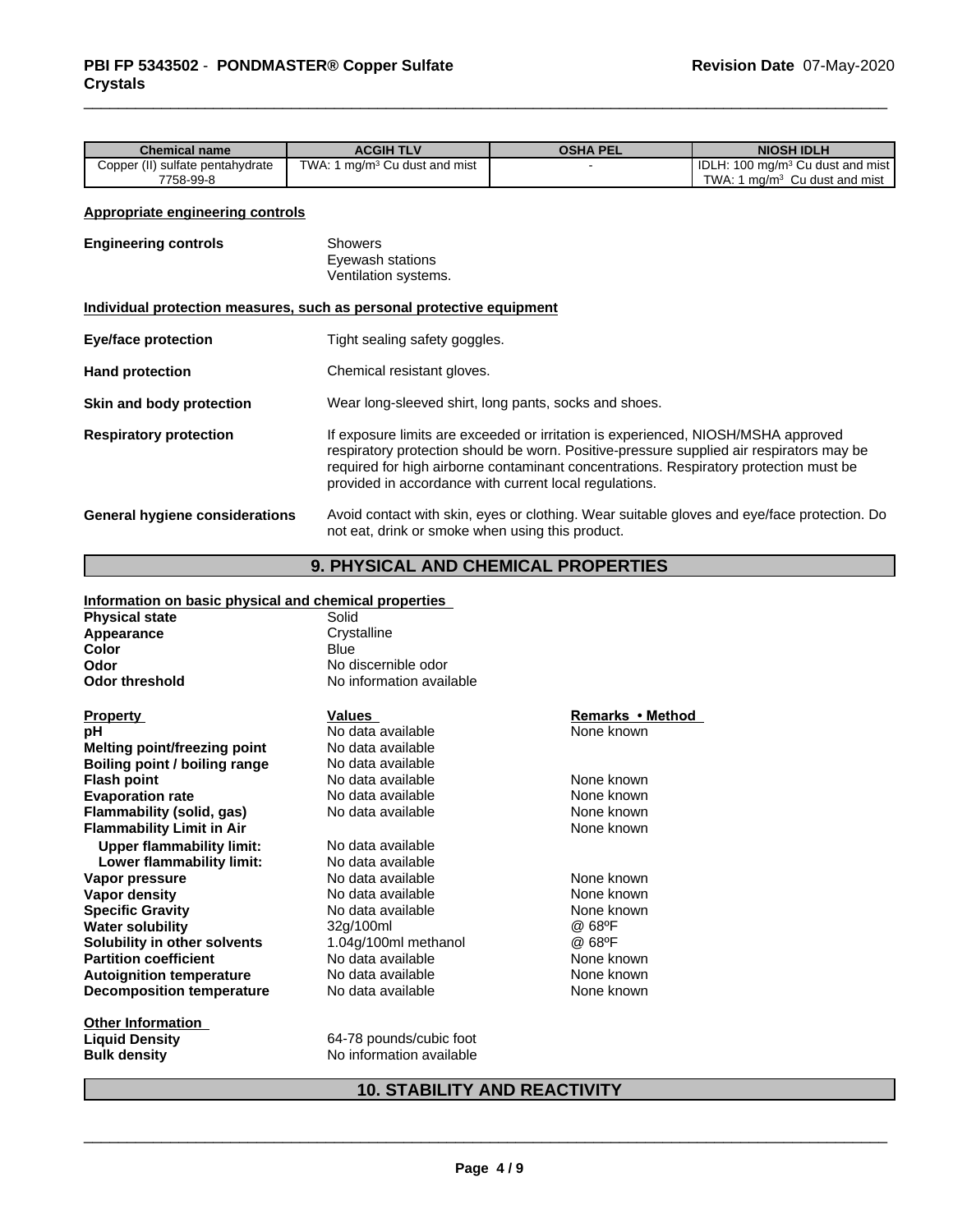#### **Reactivity**

Reacts violently with aluminum powder, magnesium, hydroxylamine, powdered metals, and acetylene gas.

# **Stability**

**Stable** 

# **Possibility of hazardous reactions**

None under normal processing.

#### **Hazardous polymerization**

Will not occur.

# **Conditions to avoid**

Keep out of reach of children.

#### **Incompatible materials**

Acetylene gas. Aluminum powder. Magnesium. Hydroxlamine.

#### **Hazardous decomposition products**

At temperatures >600°C material decomposes to cupric oxide and sulfur dioxide.

## **11. TOXICOLOGICAL INFORMATION**

#### **Information on likely routes of exposure**

| <b>Product Information</b> |                            |
|----------------------------|----------------------------|
| <b>Inhalation</b>          | Harmful if inhaled.        |
| Eye contact                | Causes serious eye damage. |
| <b>Skin contact</b>        | May cause irritation.      |
| Ingestion                  | Harmful if swallowed.      |

#### **Component Information**

| <b>Chemical name</b>             | Oral LD50                         | Dermal LD50                                 | <b>Inhalation LC50</b> |
|----------------------------------|-----------------------------------|---------------------------------------------|------------------------|
| Copper (II) sulfate pentahydrate | $=$ 300 mg/kg (Rat) = 960 mg/kg ( | (Rabbit)<br>$($ $>$ 2 g/kg (Rat) $>$ 8 g/kg |                        |
| 17758-99-8                       | Rat                               |                                             |                        |

#### **Symptoms** related to the physical, chemical and toxicological characteristics

**Symptoms** No information available.

**Acute toxicity**

#### **Numerical measures of toxicity - Product Information**

**Unknown Toxicity** 99 % of the mixture consists of ingredient(s) of unknown toxicity

| LD50 Oral                     | 472.5 mg/kg   |
|-------------------------------|---------------|
| <b>LD50 Dermal</b>            | > 8000 mg/kg  |
| <b>LC50 Inhalation (DUST)</b> | $> 2.95$ mg/L |

#### **Delayed and immediate effects as well as chronic effects from short and long-term exposure**

| <b>Skin corrosion/irritation</b>  | May cause skin irritation. |
|-----------------------------------|----------------------------|
| Serious eye damage/eye irritation | Causes serious eye damage. |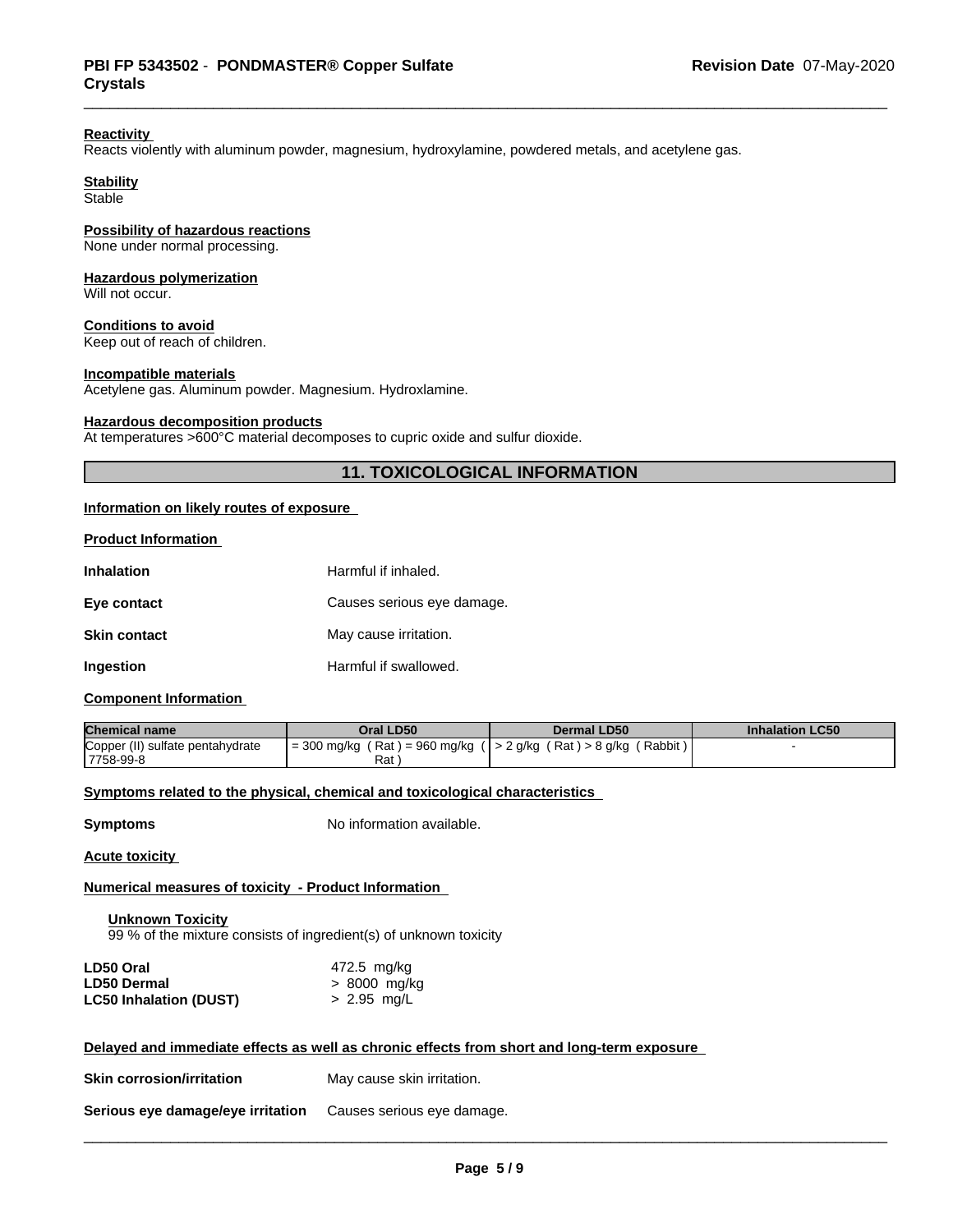| Respiratory or skin sensitization | No information available.                      |
|-----------------------------------|------------------------------------------------|
| <b>Germ cell mutagenicity</b>     | No information available.                      |
| Carcinogenicity                   | No information available.                      |
| <b>Reproductive toxicity</b>      | No information available.                      |
| <b>STOT - single exposure</b>     | No information available.                      |
| STOT - repeated exposure          | No information available.                      |
| <b>Target Organ Effects</b>       | Eyes, kidney, Liver, Respiratory system, Skin. |

# **12. ECOLOGICAL INFORMATION**

**Ecotoxicity Very toxic to aquatic life with long lasting effects.** 

| <b>Chemical name</b>                             | Algae/aquatic plants | <b>Fish</b>                                                                                                                                                                                                                                                                                                                   | <b>Toxicity to</b><br>microorganisms | <b>Crustacea</b>                                      |
|--------------------------------------------------|----------------------|-------------------------------------------------------------------------------------------------------------------------------------------------------------------------------------------------------------------------------------------------------------------------------------------------------------------------------|--------------------------------------|-------------------------------------------------------|
| Copper (II) sulfate<br>pentahydrate<br>7758-99-8 |                      | 0.96 - 1.8: 96 h Lepomis<br>macrochirus mg/L LC50<br>static 0.66 - 1.15: 96 h<br>Lepomis macrochirus mg/L<br>ILC50 semi-static 0.09 - 0.19:l<br>96 h Oncorhynchus mykiss<br>mg/L LC50 static 0.1478 -<br>0.165: 96 h Oncorhynchus<br>mykiss mg/L LC50<br>flow-through 0.6752: 96 h<br>Pimephales promelas mg/L<br>LC50 static |                                      | 0.147 - 0.227: 48 h Daphnia<br>magna mg/L EC50 Static |

| Persistence and degradability | No information available. |
|-------------------------------|---------------------------|
| Bioaccumulation               | No information available. |
|                               |                           |

**Other adverse effects** No information available.

**13. DISPOSAL CONSIDERATIONS**

#### **Waste treatment methods**

| Waste from residues/unused | Disposal should be in accordance with applicable regional, national and local laws and |
|----------------------------|----------------------------------------------------------------------------------------|
| products                   | regulations.                                                                           |

**Contaminated packaging** Do not reuse empty containers.

# **14. TRANSPORT INFORMATION**

**Note: Limited quantity applies when the inner packaging weight is less than 5kg and the gross package weight is less than 30kg.**

| <b>DOT</b>           |                                                    |
|----------------------|----------------------------------------------------|
| UN/ID no.            | UN3077                                             |
| Proper shipping name | ENVIRONMENTALLY HAZARDOUS SUBSTANCE, SOLID, N.O.S. |
| <b>Hazard class</b>  | 9                                                  |
| Packing group        | Ш                                                  |
|                      |                                                    |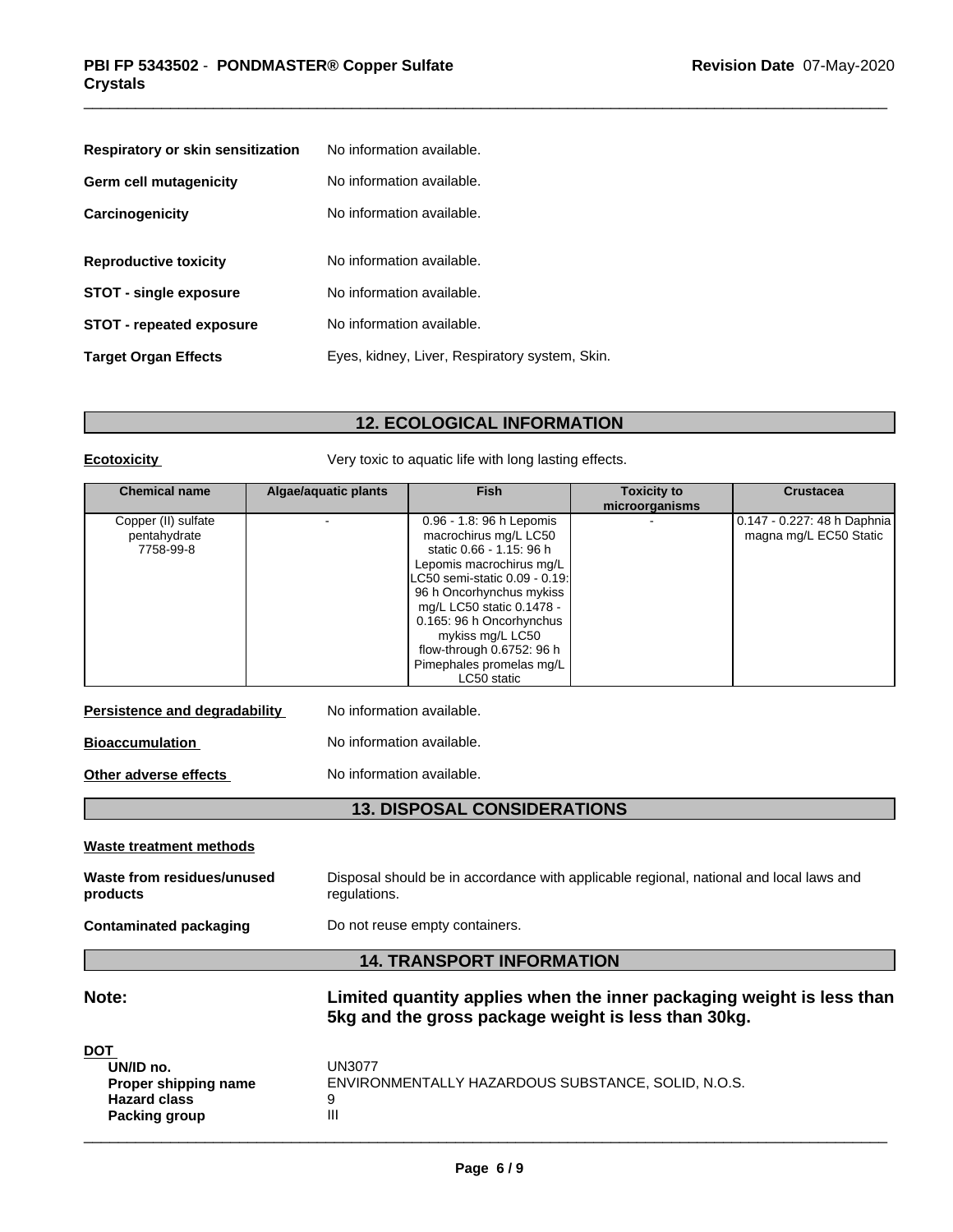| <b>Special Provisions</b><br><b>Description</b>                                                                                                                                | 146, 335, A112, B54, B120, IB8, IP3, N20, N91, T1, TP33, 8<br>UN3077, ENVIRONMENTALLY HAZARDOUS SUBSTANCE, SOLID, N.O.S. (Copper (II)<br>sulfate pentahydrate), 9, III, Marine pollutant                                                                                                                                                                                      |
|--------------------------------------------------------------------------------------------------------------------------------------------------------------------------------|-------------------------------------------------------------------------------------------------------------------------------------------------------------------------------------------------------------------------------------------------------------------------------------------------------------------------------------------------------------------------------|
| <b>TDG</b><br>UN/ID no.<br>Proper shipping name<br><b>Hazard class</b><br><b>Packing group</b><br><b>Description</b>                                                           | <b>UN3077</b><br>ENVIRONMENTALLY HAZARDOUS SUBSTANCE, SOLID, N.O.S.<br>9<br>$\mathbf{III}$<br>UN3077, ENVIRONMENTALLY HAZARDOUS SUBSTANCE, SOLID, N.O.S. (Copper (II)<br>sulfate pentahydrate), 9, III                                                                                                                                                                        |
| <b>MEX</b><br>UN/ID no.<br>Proper shipping name<br><b>Hazard class</b><br><b>Special Provisions</b><br><b>Packing group</b><br><b>Description</b>                              | UN3077<br>ENVIRONMENTALLY HAZARDOUS SUBSTANCE, SOLID, N.O.S.<br>9<br>274, 331, 335<br>Ш<br>UN3077, ENVIRONMENTALLY HAZARDOUS SUBSTANCE, SOLID, N.O.S. (Copper (II)<br>sulfate pentahydrate), 9, III                                                                                                                                                                           |
| ICAO (air)<br>UN/ID no.<br>Proper shipping name<br><b>Hazard class</b><br><b>Packing group</b><br><b>Special Provisions</b><br><b>Description</b>                              | <b>UN3077</b><br>ENVIRONMENTALLY HAZARDOUS SUBSTANCE, SOLID, N.O.S.<br>9<br>Ш<br>A158, A97, A179, A197<br>UN3077, ENVIRONMENTALLY HAZARDOUS SUBSTANCE, SOLID, N.O.S. (Copper (II)<br>sulfate pentahydrate), 9, III                                                                                                                                                            |
| <b>IATA</b><br><b>UN number</b><br>UN proper shipping name<br><b>Transport hazard class(es)</b><br><b>Packing group</b><br><b>Special Provisions</b><br><b>Description</b>     | Limited quantity applies when the inner packaging weight is less than 5kg and the gross<br>package weight is less than 30kg.<br><b>UN3077</b><br>ENVIRONMENTALLY HAZARDOUS SUBSTANCE, SOLID, N.O.S.<br>9<br>III<br>A158, A179, A97, A197<br>UN3077, ENVIRONMENTALLY HAZARDOUS SUBSTANCE, SOLID, N.O.S. (Copper (II)<br>sulfate pentahydrate), 9, III                          |
| <b>IMDG</b><br>UN number<br>UN proper shipping name<br><b>Transport hazard class(es)</b><br><b>Packing group</b><br>EmS-No.<br><b>Special Provisions</b><br><b>Description</b> | Limited quantity applies when the inner packaging weight is less than 5kg and the gross<br>package weight is less than 30kg.<br>UN3077<br>ENVIRONMENTALLY HAZARDOUS SUBSTANCE, SOLID, N.O.S.<br>9<br>Ш<br>$F-A, S-F$<br>274, 335, 966, 967, 969<br>UN3077, ENVIRONMENTALLY HAZARDOUS SUBSTANCE, SOLID, N.O.S. (COPPER (II)<br>SULFATE PENTAHYDRATE), 9, III, MARINE POLLUTANT |

# **15. REGULATORY INFORMATION**

### **U.S. EPA Label Information**

#### **EPA Pesticide Registration Number** 56576-1-2217

#### **Federal Insecticide, Fungicide, Rodenticide Act Regulations**

This chemical is a pesticide product registered by the Environmental Protection Agency and is subject to certain labeling requirements under federal pesticide law. These requirements differ from the classification criteria and hazard information required for safety data sheets, and for workplace labels of non-pesticide chemicals. Following is the hazard information as required on the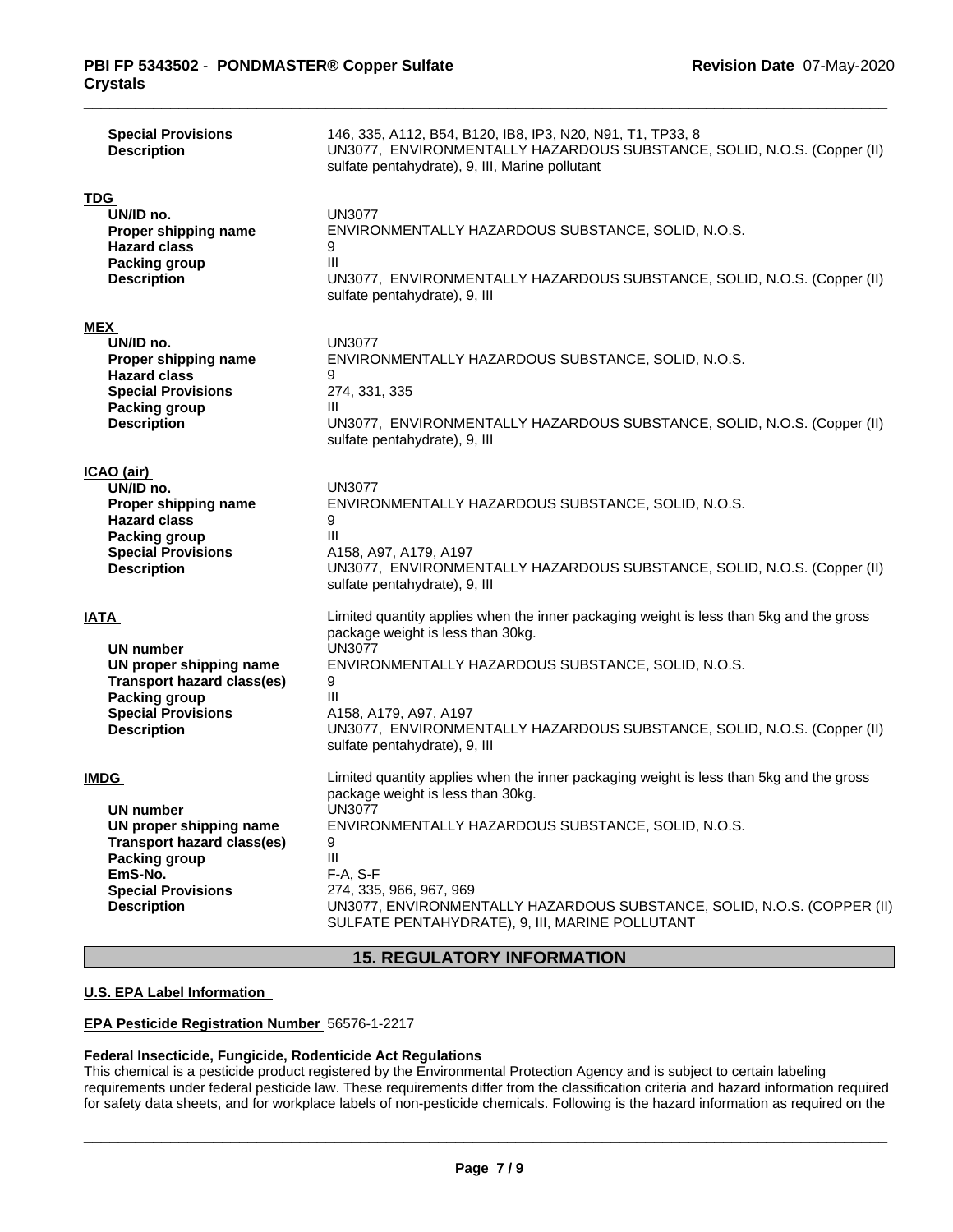pesticide label:

## **EPA Pesticide Label** KEEP OUT OF REACH OF CHILDREN DANGER–PELIGRO PRECAUTIONARY STATEMENTS HAZARDS TO HUMANS AND DOMESTIC ANIMALS

DANGER – PELIGRO: CORROSIVE: Causes irreversible eye damage. May be fatal if swallowed. Harmful if absorbed through skin. Do not get in eyes or on clothing. Avoid contact with skin. Do not breathe dust or spray mist. Wear goggles or face shield, long-sleeved shirt and long pants, socks, shoes and chemical resistant gloves made of any waterproof material. ENVIRONMENTAL HAZARDS: This pesticide is toxic to fish and aquatic invertebrates and may contaminate water through runoff. For terrestrial uses do not apply directly to water. Do not contaminate water when disposing of equipment washwaters or rinsate.

#### **International Inventories**

| <b>TSCA</b>          | Listed     |  |
|----------------------|------------|--|
| <b>DSL/NDSL</b>      | Not Listed |  |
| <b>EINECS/ELINCS</b> | Not Listed |  |
| <b>ENCS</b>          | Not Listed |  |
| <b>IECSC</b>         | Listed     |  |
| KECL                 | Not Listed |  |
| <b>PICCS</b>         | Listed     |  |
| <b>AICS</b>          | Listed     |  |
|                      |            |  |

 **Legend:** 

 **TSCA** - United States Toxic Substances Control Act Section 8(b) Inventory

 **DSL/NDSL** - Canadian Domestic Substances List/Non-Domestic Substances List

 **EINECS/ELINCS** - European Inventory of Existing Chemical Substances/European List of Notified Chemical Substances

 **ENCS** - Japan Existing and New Chemical Substances

 **IECSC** - China Inventory of Existing Chemical Substances

 **KECL** - Korean Existing and Evaluated Chemical Substances

 **PICCS** - Philippines Inventory of Chemicals and Chemical Substances

 **AICS** - Australian Inventory of Chemical Substances

#### **US Federal Regulations**

#### **SARA 313**

Section 313 of Title III of the Superfund Amendments and Reauthorization Act of 1986 (SARA). This product contains a chemical or chemicals which are subject to the reporting requirements of the Act and Title 40 of the Code of Federal Regulations, Part 372.

| memical name                                                                   | 54.5<br>SΔ<br>Values %<br><b>Inresnoid</b> |
|--------------------------------------------------------------------------------|--------------------------------------------|
| 7758-99-8<br>$\prime\cdots$<br>'oppe:<br>sultate<br>ำentahvdrate<br>oentanyr . | ں ا                                        |

#### **SARA 311/312 Hazard Categories**

Should this product meet EPCRA 311/312 Tier reporting criteria at 40 CFR 370, refer to Section 2 of this SDS for appropriate classifications.

# **CWA (Clean WaterAct)**

This product contains the following substances which are regulated pollutants pursuant to the Clean Water Act (40 CFR 122.21 and 40 CFR 122.42).

| <b>Chemical name</b>                | <b>CWA - Reportable</b><br>Quantities | <b>CWA - Toxic Pollutants</b> | <b>CWA - Priority Pollutants</b> | <b>CWA - Hazardous</b><br><b>Substances</b> |
|-------------------------------------|---------------------------------------|-------------------------------|----------------------------------|---------------------------------------------|
| Copper (II) sulfate<br>pentahydrate |                                       |                               |                                  |                                             |
| 7758-99-8                           |                                       |                               |                                  |                                             |

#### **CERCLA**

This material, as supplied, does not contain any substances regulated as hazardous substances under the Comprehensive Environmental Response Compensation and Liability Act (CERCLA) (40 CFR 302) or the Superfund Amendments and Reauthorization Act (SARA) (40 CFR 355). There may be specific reporting requirements at the local, regional, or state level pertaining to releases of this material.

#### **US State Regulations**